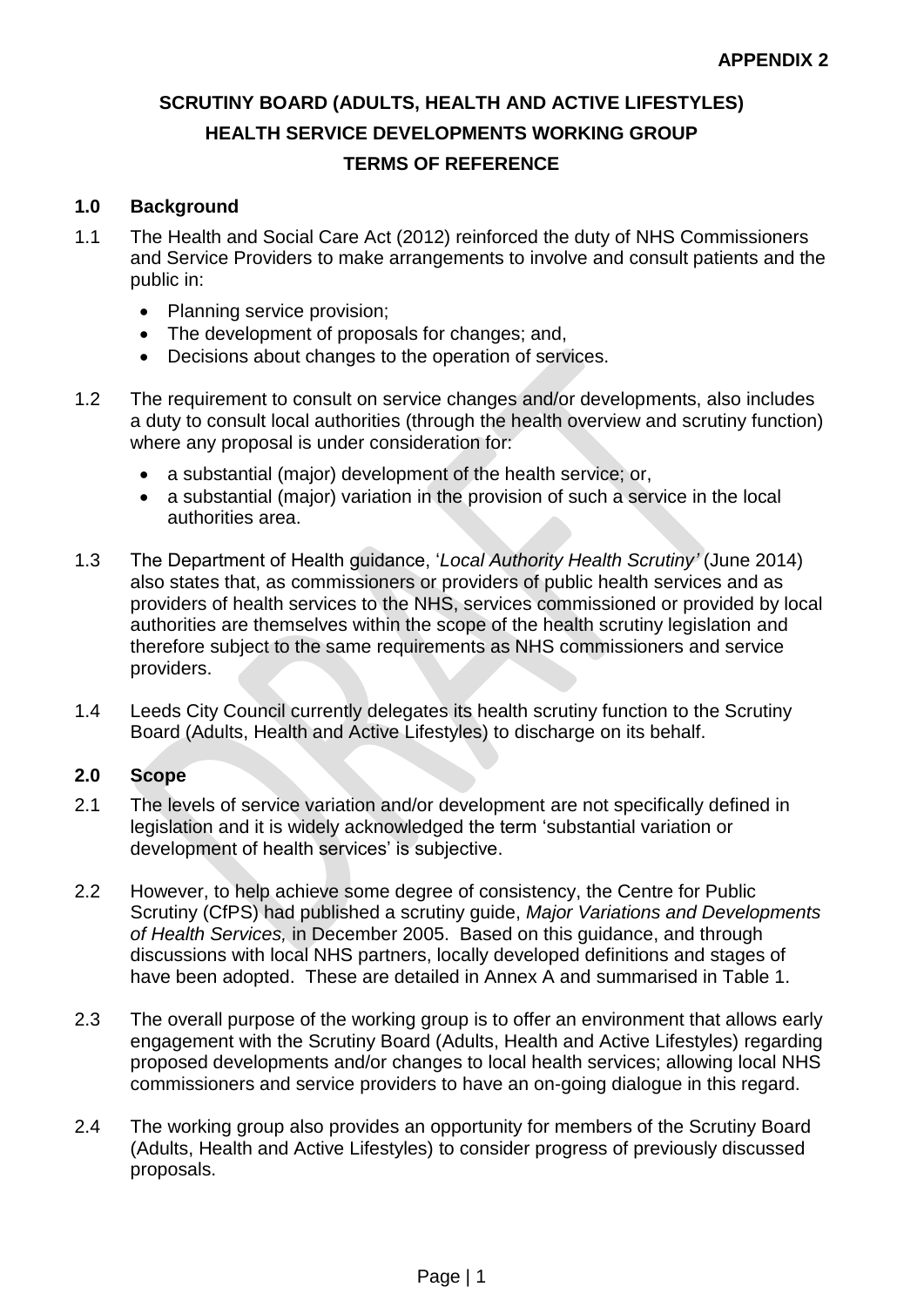| Degree of variation                                                                                           | <b>Colour</b><br>code | <b>Contact with</b><br><b>Scrutiny</b> |
|---------------------------------------------------------------------------------------------------------------|-----------------------|----------------------------------------|
| <b>Category 4</b> - substantial variation<br>(e.g. introduction of a new service; service<br>reconfiguration) | <b>Red</b>            | <b>Consult</b>                         |
| <b>Category 3 – significant change</b><br>(e.g. changing provider of existing services)                       | <b>Orange</b>         | <b>Engage</b>                          |
| <b>Category 2 – minor change</b><br>(e.g. change of location within same hospital site)                       | Yellow                | <b>Inform</b>                          |
| <b>Category 1</b> – ongoing operational changes<br>(e.g. proposals to extend or reduce opening hours)         | Green                 | Nο                                     |

- 2.5 The role of the working group can be summarised as follows:
	- To consider, at an early stage, any future proposals for new service changes and/or developments of local health services.
	- To consider and recommend the appropriate category of variation (i.e. Substantial (Major), Significant, Minor or Operational changes), which in turn will determine the level of public engagement and involvement.
	- To consider whether or not relevant plans for public engagement and involvement are appropriate and appear satisfactory<sup>1</sup>.
	- To maintain an overview of progress associated with ongoing service change proposals and associated public engagement and involvement activity, including details of any stakeholder feedback and how this is being used to further develop the proposals.
	- To review the implementation of any agreed service change and/or development, including any subsequent service user feedback (as determined by the Scrutiny Board (Adults, Health and Active Lifestyles)).
	- To refer any matters of significant concern to the full Scrutiny Board (Adults, Health and Active Lifestyles), for further consideration.
- 2.6 It should be recognised that the statutory duty to consider any substantial (major) service changes or developments remains the responsibility of the Scrutiny Board (Adult Social Services, Public Health, NHS). As such, any substantial (major) service changes and/or developments identified (i.e. category 4) will automatically be referred to the Scrutiny Board (Adults, Health and Active Lifestyles) for consideration.
- 2.7 Where a substantial service change and/or development is identified, the view of the working group will usefully inform the deliberation of the Scrutiny Board (Adults, Health and Active Lifestyles) when considering such matters.

## **3.0 Frequency of meetings**

3.1 The working group will meet on an ad-hoc basis as the need arises.

<sup>1</sup> *<sup>1</sup> The aim of early engagement is to allow early discussions and agreement regarding the proposed degree of variation, prior to the commencement of any patient and public engagement and involvement activity*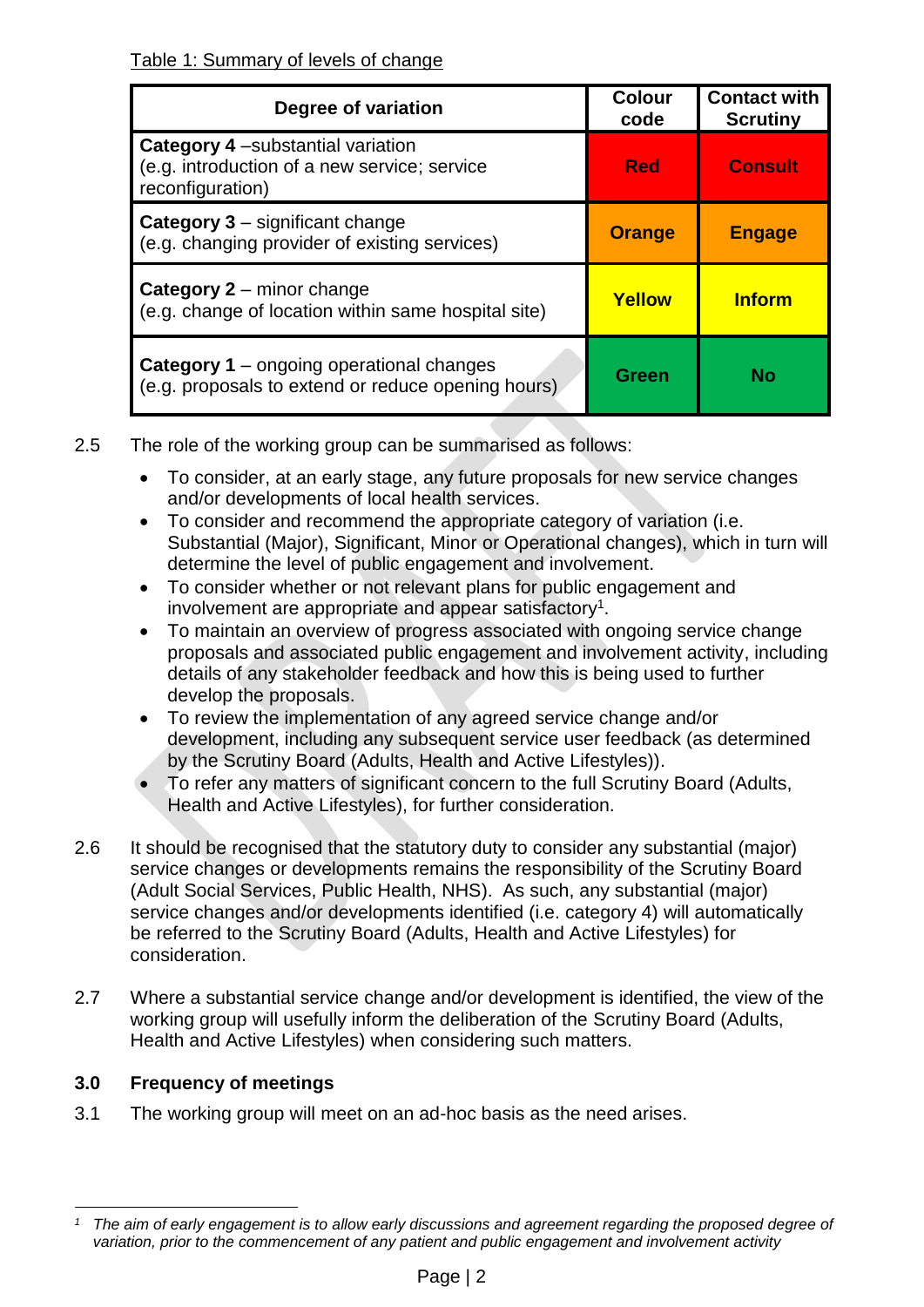- 3.2 It should be noted that the duty to engage with the Scrutiny Board (and the associated working group) remains the responsibility of:
	- NHS commissioners and service providers; and,
	- The local authority in its role as commissioner or provider of public health services and as provider of health services to the NHS.

### **4.0 Membership**

- 4.1 The membership of the working group will be drawn from the membership of the Scrutiny Board (Adults, Health and Active Lifestyles).
- 4.2 The quorum of any working group meetings will be the Chair (or the Chair's nominee) plus a minimum of two other members from the Scrutiny Board (Adults, Health and Active Lifestyles).
- 4.3 There will be a minimum of two political groups represented at any working group meeting.

### **5.0 Key stakeholders**

- 5.1 The following key stakeholders have been identified as indicative contributors to the working group:
	- NHS Leeds Clinical Commissioning Group
	- Leeds Teaching Hospitals NHS Trust (LTHT)
	- Leeds and York Partnership NHS Foundation Trust (LYPFT)
	- Leeds Community Healthcare NHS Trust (LCH)
	- Director of Adult and Health (or nominee)
	- Director of Public Health (or nominee)

### **6.0 Monitoring arrangements**

6.1 The Scrutiny Board (Adults, Health and Active Lifestyles) will be kept fully updated on the work and activity of the working group.

**June 2021**